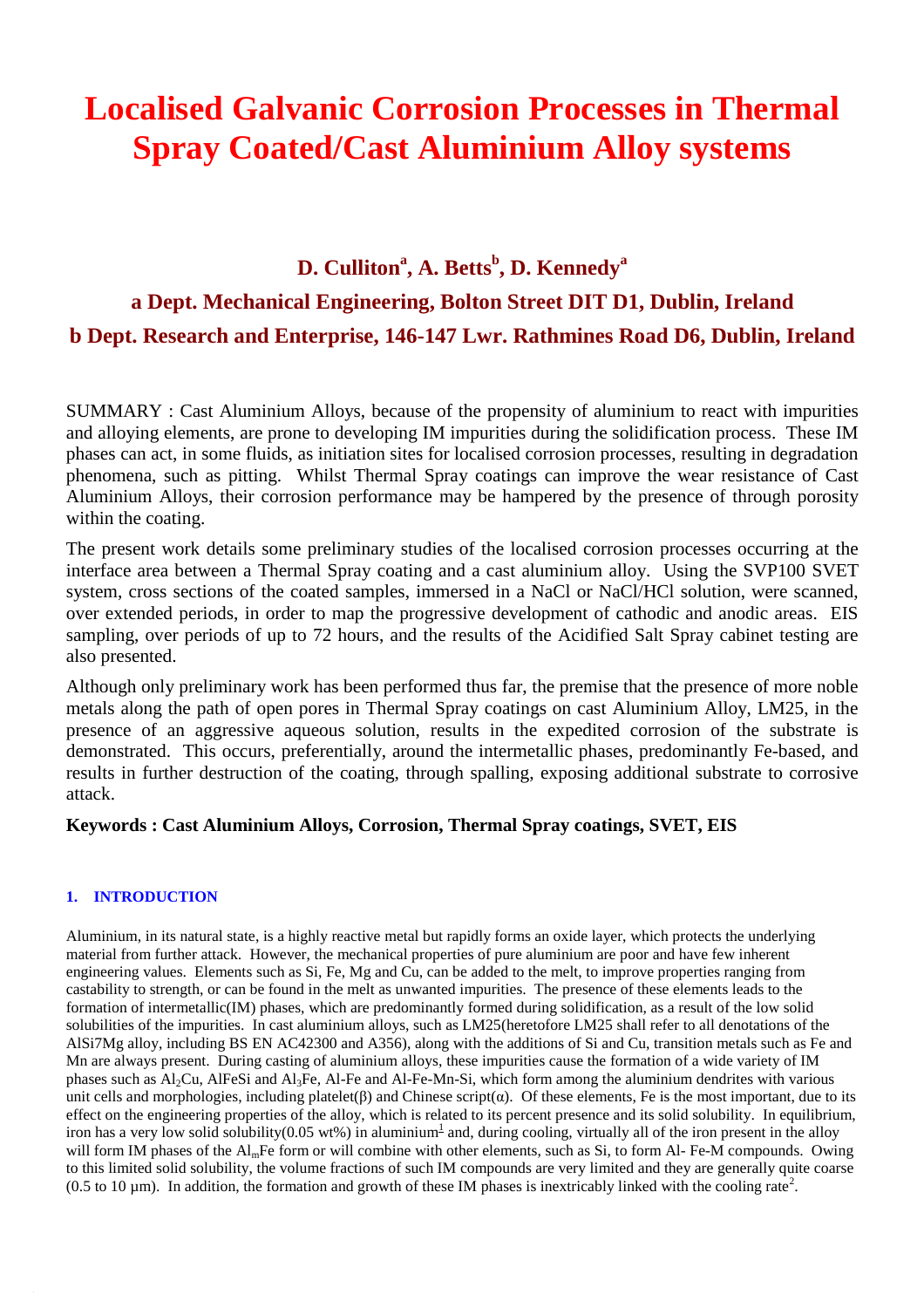Uncoated Aluminium Alloys are prone to corrosion due to the presence of inhomogeneities, often in the form of IM phases, at the surface. These IM phases, particularly those containing Fe or Cu, can prevent the formation of the protective oxide layer<sup>3</sup> and generally act as "active sites" for corrosion, resulting in the dissolution of the aluminium<sup>4,5,6,7,8</sup> and the formation of a pit. As a result of aluminium depletion, the IM phases become rich in the more noble elements, such as Fe or Cu. Accordingly, these zones become more cathodic and further pit growth occurs. This further prevents the formation of a protective oxide layer on the surface and results in extensive degradation of the system. Though IM phases containing other alloying elements, such as Si and Mg, are not as detrimental to the growth of the oxide layer, the thickness and congenerous nature of the oxide layer is in question on these alloys - it is generally accepted that amorphous structures possess superior corrosion resistance than crystalline structures<sup>9</sup> and the presence of these mixed crystalline/amorphous oxide-layer structure can lead to selective leaching and attack of the oxide layer at areas of high crystallinity, resulting in pitting corrosion.

Pitting corrosion occurs when the aqueous environment contains aggressive anions (chlorides, sulphates or nitrates) and occurs above a certain pitting potential  $(E_p)$ . This pitting potential depends on the composition of the alloy and the concentration of aggressive species. The mechanism can be divided into two steps:

- 1. The passive oxide film is dissolved, due to the interaction with the aggressive species. This reaction usually takes place at "active" sites, such as Al<sub>2</sub>Cu,  $\alpha$ -AlFeSi or Al<sub>3</sub>Fe<sup>10</sup> inclusions.
- 2. The exposed aluminium substrate reacts strongly with the species and creates a pit. The pit develops two distinct zones, and sets up a galvanic cell process where the tip of the pit acts as the anode and the top of the pit is the cathode.

Al and  $H_2O$  are converted into ions,  $Al^{3+}$  and OH respectively, and react together to form an  $Al(OH)_3$  deposit (white powder or gel formed locally on the surface of aluminium alloys). Inside the pit, H<sub>2</sub> is produced, which causes further destruction of the protective oxide film at the surface, maintaining a pH within the pit, of about 3.5.

Similar phenomena occur in the presence of nitrates and sulphates but the corrosion rate is much slower. This is attributed to an inhibitive role played by nitrates or sulphates, at high concentrations, when these anions are mixed with chlorides.

Thermal Spray coatings generally afford vastly improved wear properties to aluminium alloys. However, the nature of these high wear-resistant coatings introduces a complication through the presence of through-pores and more noble metals – leading to the selective dissolution of the exposed substrate and, eventually, spalling and degradation of the coating.

As corrosion occurs via electrochemical reactions, electrochemical techniques, such as Electrochemical Impedance Spectroscopy(EIS) and Scanning Vibrating Reference Electrode Technique(SVET), are ideal for the study of corrosion processes<sup>11</sup>. Bulk Corrosion processes can be measured through EIS, where a metal sample with a surface area of a few square centimetres is used to model the metal in a corroding system - the metal sample is immersed in a corrosive solution, with a reference and counter electrode, and all the electrodes are connected to a potentiostat. SVET is used to monitor and measure localised corrosion processes, where anodic and cathodic cells develop over the surface of the exposed material.

## **2.0 AIMS AND OBJECTIVES**

The aims of this study are to

- Analyse the EIS nature of the interactions between Thermal Spray coating/Aluminium Alloy, heretofore called the Hybrid System.
- Study the localìsed corrosion dynamics of the Hybrid System using the Scanning Vibrating Reference Electrode Technique (SVET)
- Model the Hybrid System in a variety of electrolytes and pH values.
- Develop an understanding of the driving and retarding forces involved in the corrosion of these Hybrid Systems.

## **3.0 EXPERIMENTAL**

## **3.1 Test Panels**

- Test Panels were prepared by gravity casting, produced by Alcast Group(Ireland). The aluminium alloy, LM25, has a high silicon content of 6.5-7.5% and was chosen because it is one of the most prevalent cast alloys used in industry. 90 test panels were cast to give a test area of  $\sim 100 \text{cm}^2$ .
- Spark Spectroscopy was performed on a random test piece sample, to confirm the alloy composition. This was performed at CMA(TCD, Ireland) on a WAS Foundry Master, which is an Arc-spark Optical Emission Spectrometer.
- Samples were also sectioned, mounted, ground and polished to confirm the microstructure of the cast material.
	- o The samples were mounted in a 24 hour cure epoxy resin.
	- o Grinding was carried out on an EcoMet® Twin Grinder/Polisher using SiC paper, followed by Diamond Polishing and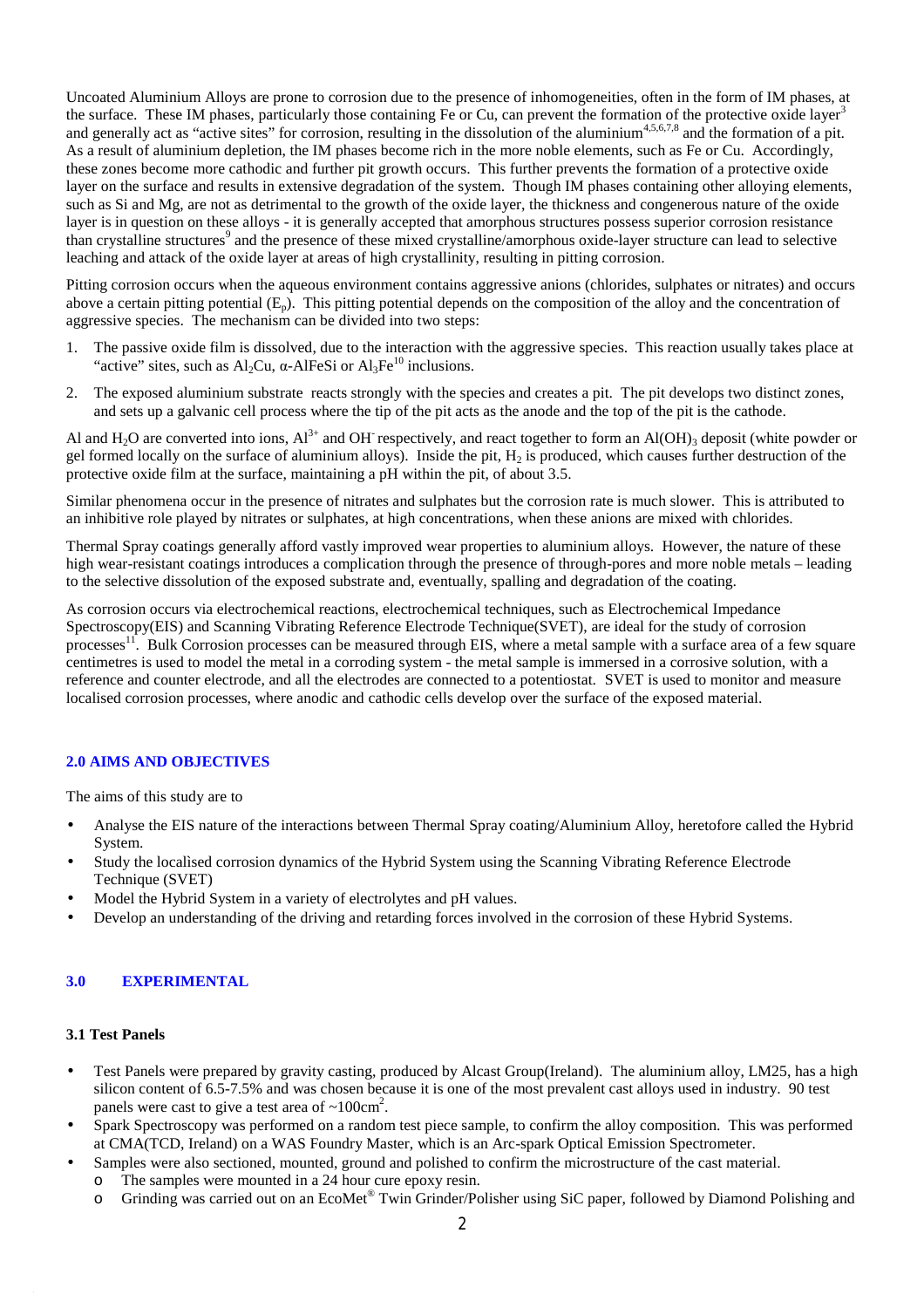then final polishing on 0.05µm paste.

o Microstructural analysis was performed on a Reichert-Jung Me3 metallurgical microscope combined with PC-based image capturing software.

## **3.2 Thermal Spray Application**

Prior to the coating, the panels were first sand blasted using alumina grit, to remove surface contaminants and provide a key for the Thermal Spray coating. The coatings were then applied using the HVOF Thermal Spray system(Figure I).

## **3.3 Coating Thickness Measurements**

Coating Thicknesses were measured with a Fischerscope, which uses eddy currents to measure the coating thickness on non-ferrous substrates*.* 5 panels per coating system were tested and measurements were taken at 5 points on each test face. The average reading, for each system, was then calculated and noted as the Coating Thickness. These measurements were confirmed using microscopic analysis of cross-sections.



## **3.4 Corrosion Testing**

**Figure I Thermal Spray (HVOF) application system**

Three 100cm<sup>2</sup> panels were tested for each coating system. All exposed areas outside the test area were sealed by protecting the edges and back of the panels with polyurethane and using insulating tape on the edges for additional protection.

#### 3.4.1 Exposure Cabinet Testing

A minimum of three panels were tested in each environment. The Exposure Cabinet Testing was performed for 6 weeks (1000 hours) in an Acidified Salt Spray(ASS) environment. Table I indicates the details of these tests:

| Test       | <b>Enviromnent</b>                                    | Temperature /<br>Humidity | <b>Standard</b> |
|------------|-------------------------------------------------------|---------------------------|-----------------|
| <b>ASS</b> | Acetic Acid + NaCl (pH $3.1-3.3$ )                    | $35^{\circ}$ C / 80%RH    | EN ISO 3231     |
|            | Ratio: Acetic Acid:NaCl:H <sub>2</sub> O 10ml:5kg:10L |                           |                 |

**Table I The Long Term Corrosion (ASS) Test Environments**

#### 3.4.2 Accelerated Testing

#### 3.4.2.1 EIS

EIS is an electrochemical technique that enables the real time behaviour of coatings on metallic alloys to be assessed. The development of various processes, such as diffusion of water through a coating and the onset of corrosion, are progressively reviewing over a period of time, during which the coating is exposed to an environment containing corrosive chemicals - including acids, alkalis and chlorides and/or sulphate species. The electrochemical cell normally used in EIS experiments comprises a three electrode system (Figure II).



**Figure II Schematic of the setup for Electrochemical Impedance Spectroscopy testing.**

The preliminary solution, chosen on the basis of the ASS Cabinet Test regime, is as follows: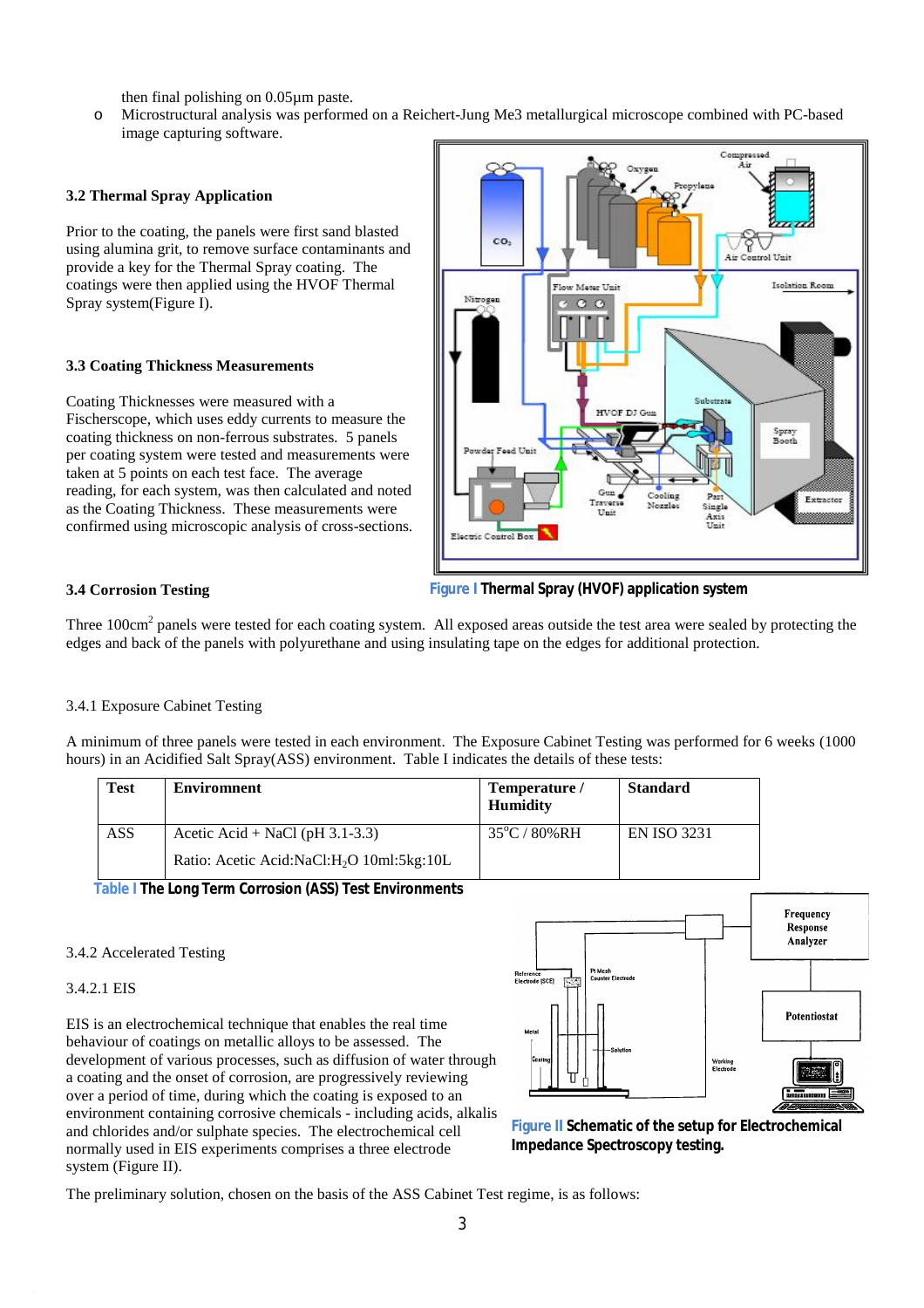• NaCl+ $(NH_4)_2$ • $SO_4$ ; pH (near neutral) [Harrison's Solution]

In this preliminary work, EIS was used to measure the Polarisation Resistance of the coated systems, as per the standard ASTM G59, and was performed for 24-120 hours, depending on the performance of the coatings and the solution. When the  $R_p$  is known the current density,  $i_{\text{corr}}$  can be calculated using the following equations :

R<sup>p</sup> = B/i*corr* …………….. Eq(1)

where:

- R<sub>p</sub> is the polarisation resistance ( $\Omega$ cm<sup>2</sup>)
- i<sub>corr</sub> the corrosion current ( $\mu$ Acm<sup>-2</sup>)
- The proportionality constant, B, for a particular system can be calculated, using the Stern and Geary equation, from  $b<sub>a</sub>$  and  $b_c$ , the slopes of the anodic and cathodic Tafel slopes(Figure v), ie  $B = b_a b_c/(2.303(b_a + b_c))$

Once i*corr* has been calculated, the Corrosion Rate for the experiment can be determined. For aluminium alloys, however, this is a much more complex analytical operation, as the corrosion processes of these systems are predominated by pitting corrosion and, therefore, standard equations cannot be applied.

## 3.4.2.2 SVET

In aluminium alloys, corrosion is a highly localised process. General corrosion measurement techniques can quantify bulk

process parameters but localised galvanic processes require a dynamic measurement technique, such as either the Scanning Resistance Electrode Technique(SRET) or SVET. Representation of the functionality of SVET system is displayed in Figure  $III<sup>12</sup>$ . SVET, a development of SRET, provides a lower detection limit and higher resolution and, under controlled conditions, can be used to indicate the evolution of pitting with time<sup>13</sup>. Instead of the dual probe arrangement used in SRET, SVET incorporates a solitary electrode which vibrates perpendicular to the surface, using a piezoelectric vibrator. The potential distribution within the electrolyte above the surface  $(30-100\mu m)$  is measured using a single





electrode vibrating between two points and the potential is recorded at the highest and lowest probe position, resulting in a sinusoidal AC signal. Signal processing is performed using a lock-in amplifier and a differential electrometer. The lock-in amplifier, set to the frequency of vibration, clears the signal by filtering out noise from all other frequencies. The detection limit and resolution is improved considerably by using a vibrating probe instead of a stationary dual probe. Probe vibration amplitudes, typically 1μm to100μm, decreases the magnitude signal observed with respect to the SRET, but due to an increased signal to noise ratio achievable by use of a lock-in amplifier and signal averaging, low current measurements in a minimal time can be achieved with a detection limit, for the SVP100, to be below  $5\mu A/cm^2$ .

For these experiments, two solutions were used: 0.05M NaCl was used for testing the Inconel 625 samples and a 0.05M NaCl/0.008M HCl solution was used for testing the SS317L samples.

#### 3.4.3 Visual Analysis

The Exposure Cabinet tests were reviewed on a daily basis to detect and note surface changes.

## 3.4.4 Microstructural Analysis

A selection of each coating and Cabinet Test Environment were sectioned using a Milling Machine. Two 15mm<sup>2</sup> samples were taken from each selected panel. Samples were then carefully mounted in Buehlers Epomet F resin.

Polishing and Grinding were performed on the mounted samples using a Buehler system. Due to the complexities involved in producing high-quality micrograph specimens of a soft substrate coated with a hard coating, a substantial amount of time was spent working on the combinations of SiC grinding and Diamond polishing grades. Table II indicates the system that was followed. The samples were thoroughly cleaned with distilled water between each step.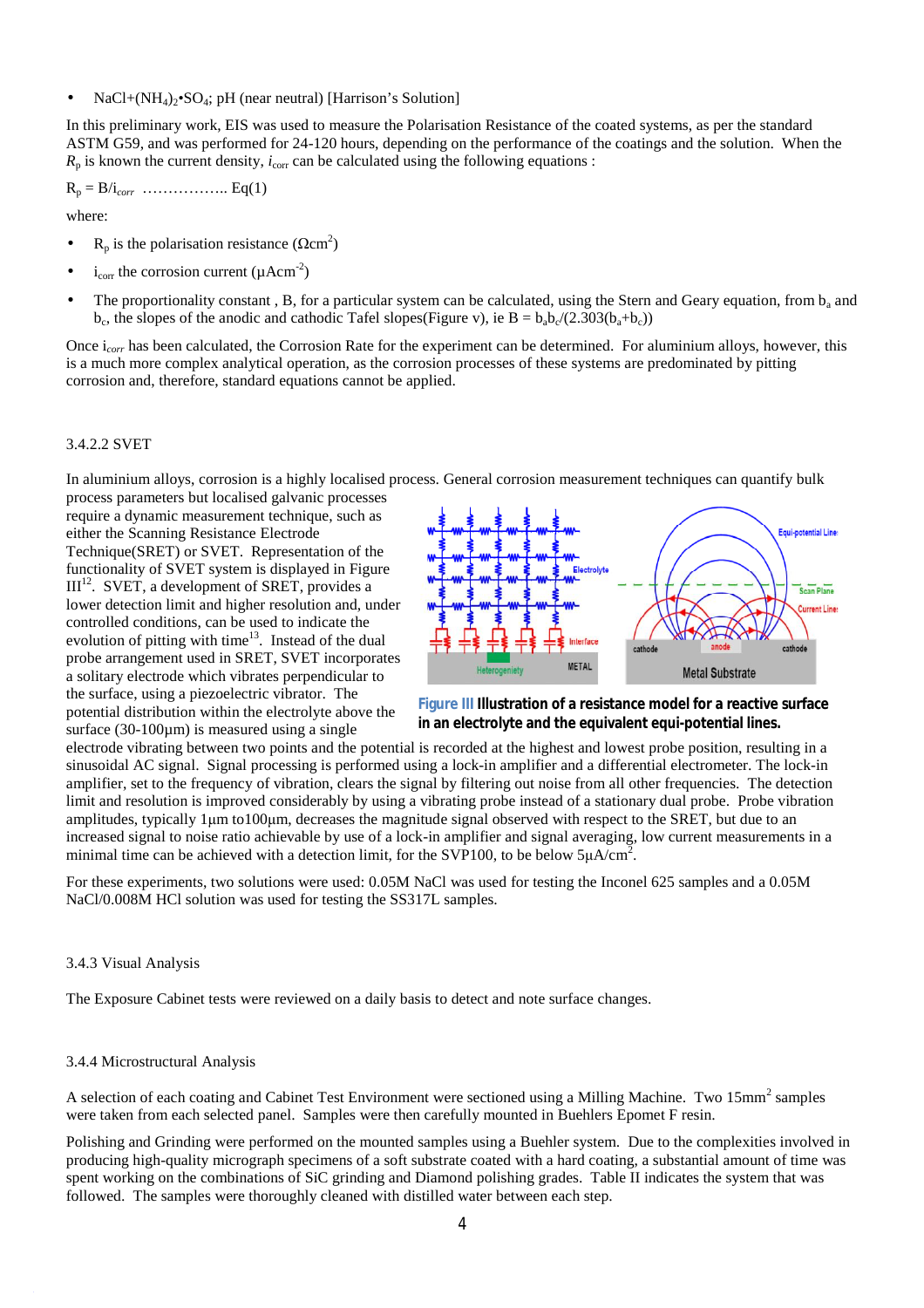The corrosion product, from a selection of samples, was tested using the Scanning Electron Microscope(SEM), in order to identify the elements present. SEM analysis was performed on a Jeol JXA8600 equipped with a PGT elemental detector.

#### **4.0 RESULTS AND DISCUSSION**

#### **4.1 Spark Emission Spectroanalysis**

Chemical Analysis was carried out on the cast LM25 alloy using

Spark Emission Spectroanalysis. The results, detailed in Table III, show the analysis versus the ISO/BS Standard composition for this alloy.

#### **4.2 Coating Thickness**

The stipulation on coating thickness was 100µm maximum. Coating thickness measurements of the HVOF coatings are approximately 100µm, as detailed in the Table IV.

## **4.3 Exposure Cabinet Testing**

The application of a coating aims to provide a protective layer on the surface and prevent attack by aggressive complexants, such as chloride and sulphate. In this investigation, an SS316L panel was included, to act as a benchmark system, against which the performances of the Thermal Spray coating systems were measured. It is evident from the results that the unsealed systems provide no protection against corrosion attack in any of the exposure environments. The Exposure Cabinet testing was performed up to a maximum period of 1000 hours(ASS).

## 4.3.1 Acidified Salt Spray (1000 Hours)

Figure IV show the test panels from the Acidified Salt Spray Test. Each set were tested for a full 1000 hours and the purpose of this test was to expose the coating systems to a high-humidity, chloride environment. However, the photographs were taken at the point of failure of the coating systems. The Inconel 625 and SS317L panels showed degradation after only 24 hours of exposure- Figure IV(a,b).

The corrosion product appeared as blistering over the exposed surface. measurements Figure IV(c) shows the 316L panels after 1000 hours exposure. It can be seen that no degradation of the surface occurred on these panels.

The presence of high levels of chloride has been shown to cause extensive pitting in aluminium alloys<sup>14,15,16</sup>, particularly around IM phases. This can initiate by the accumulation of Cl ions on the metal surface, which cause the dissolution of the oxide layer and exposure of the metal to reducing agents, such as oxygen. This, then, sets up a galvanic cell between the tip and the mouth of the pit. Ordinarily, the pit locations would predominate around areas where the oxide layer was ineffective, such as around IM phases. On these coated samples, the corrosion initiated in areas where open-pores existed in the coating and progressed around the IM phases. It may be surmised that the coatings played an active part in the corrosion process. These coatings were not, however, actively broken down, as SEM analysis of the corrosion product indicated the presence of aluminium and oxygen only, presumably in the form  $Al(OH)_{3}$ . XRD analysis proved inconclusive, when attempts were made to analyse the corrosion products. Suggestions that the presence of Mg, in the form of IM phases, in these alloys, would have

| <b>Step</b> |                               |              | Time(min) |
|-------------|-------------------------------|--------------|-----------|
| 1           |                               | 240 Grit     | 3.5       |
| 2           | SiC Paper                     | 600 Grit     | 3.5       |
| 3           |                               | 900 Grit     | 3.5       |
| 4           |                               | 1200 Grit    | 3.5       |
| 5           |                               | $9 \mu m$    | 3.0       |
| 6           | Diamond Paste /<br>Microcloth | $6 \mu m$    | 3.0       |
| 7           |                               | $3 \mu m$    | 3.0       |
| 8           | Final<br>Polishing            | $0.05 \mu m$ | 3.0       |

## **Table II Grinding and Polishing Steps developed for this project.**

| <b>Element</b> |       | <b>Analysis</b> | LM25<br><b>Specification</b> |  |
|----------------|-------|-----------------|------------------------------|--|
| Si             |       | 6.924           | $6.5 - 7.5$                  |  |
| Fe             |       | 0.285           | 0.55(0.45)                   |  |
| Cu             |       | 0.092           | 0.20(0.15)                   |  |
| Mn             |       | 0.195           | 0.35                         |  |
| Mg             |       | 0.268           | $0.20 \text{ to } 0.65$      |  |
| Ni             |       | 0.007           | 0.15                         |  |
| Zn             |       | 0.077           | 0.15                         |  |
| Pb             |       | 0.006           | 0.15                         |  |
| Sn             |       | 0.010           | 0.05                         |  |
| Ti             |       | 0.087           | 0.15                         |  |
| <b>Others</b>  | Each  |                 | 0.08                         |  |
|                | Total |                 | 0.10                         |  |
| A1             |       | Remainder       | Remainder                    |  |

**Table III Spark Emission Spectroanalysis results of the cast Al-alloy.**

| <b>Application</b> | Coating       | Average<br>Thickness (mm) |  |
|--------------------|---------------|---------------------------|--|
| <b>HVOF</b>        | Inconel 625   | 105                       |  |
|                    | <b>SS317L</b> | 100                       |  |

**Table IV Thermal Spray Coating Thickness**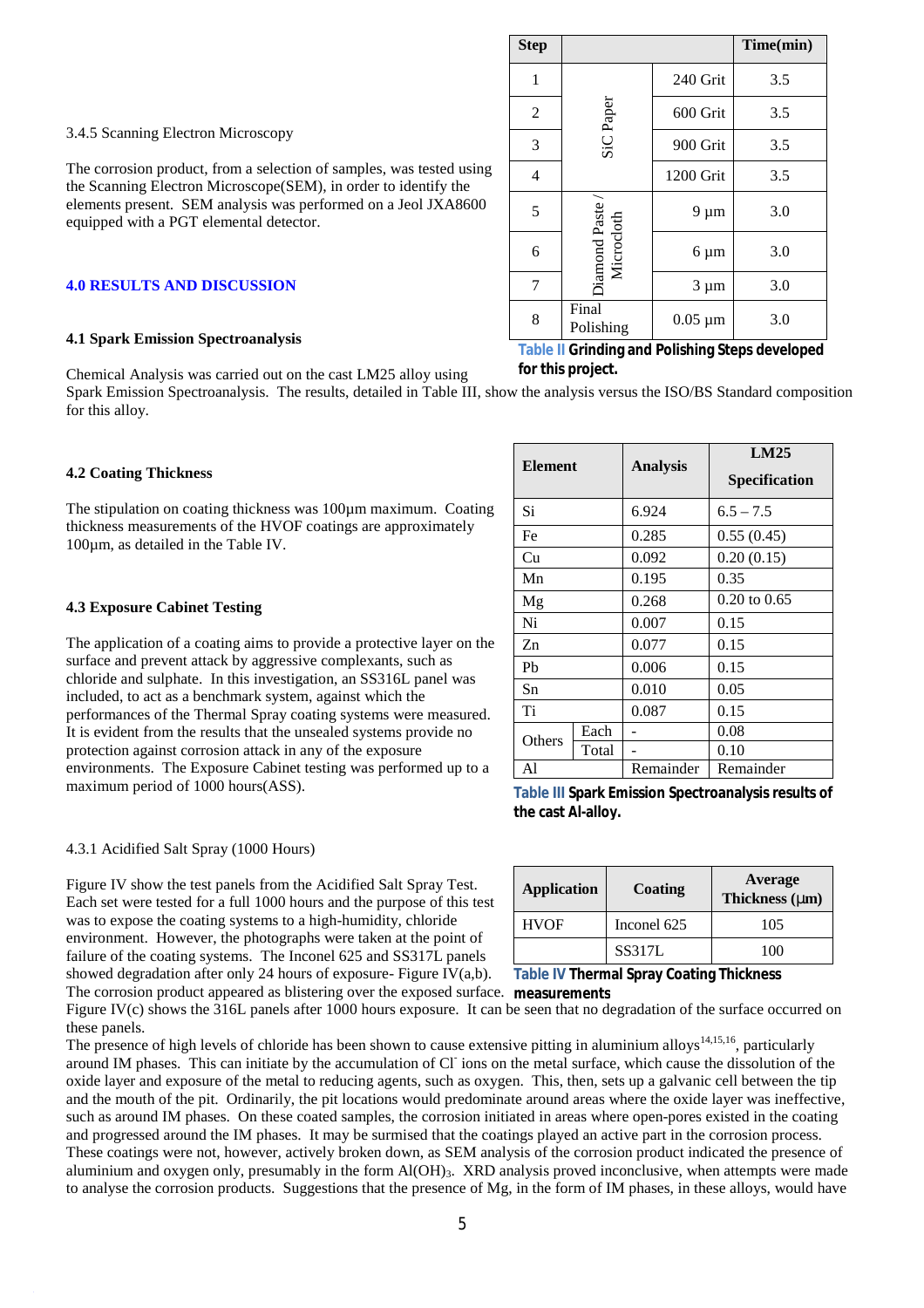resulted in the formation of  $Mg(OH)_{3}$  proved to be unsubstantiable and the undetectability of this element in the corrosion product analysed is taken as further proof that the corrosion processes were driven, primarily, by the Thermal Spray coatings, through open pores in the coating structures and, subsequently, by degradation of the coating.



**Figure IV Test Panels after exposure in the Acidified Salt Spray test**

## **4.4 Microstructural Analysis**

All micrographs are of un-etched structures.

## 4.4.1 Substrate

Aluminium-Silicon cast alloys usually contain impurities, such as Fe, that form hard IMs with high melting point and with various morphologies, including platelet (β-AlFeSi), Chinese script (α-AlFeSi) and polyhedral (sludge)<sup>17</sup>. In analyses of Al-Si alloys, other investigators<sup>18</sup> have reported the "Chinese-script" morphology to be consistent with a description of body-centred



**Figure V Photomicrographs showing typical microstructure of LM25/A356 Al-Si Alloy (mag. x500).**

cubic  $\alpha$ -Al<sub>19</sub>Fe<sub>4</sub>MnSi<sub>2</sub> and that the plate-shaped phase is consistent with tetragonal δ-Al<sub>3</sub>FeSi<sub>2</sub>. The platelet, β-, phase is detrimental to the mechanical properties of the alloy and Mn is widely used as an alloying addition to neutralize the effect of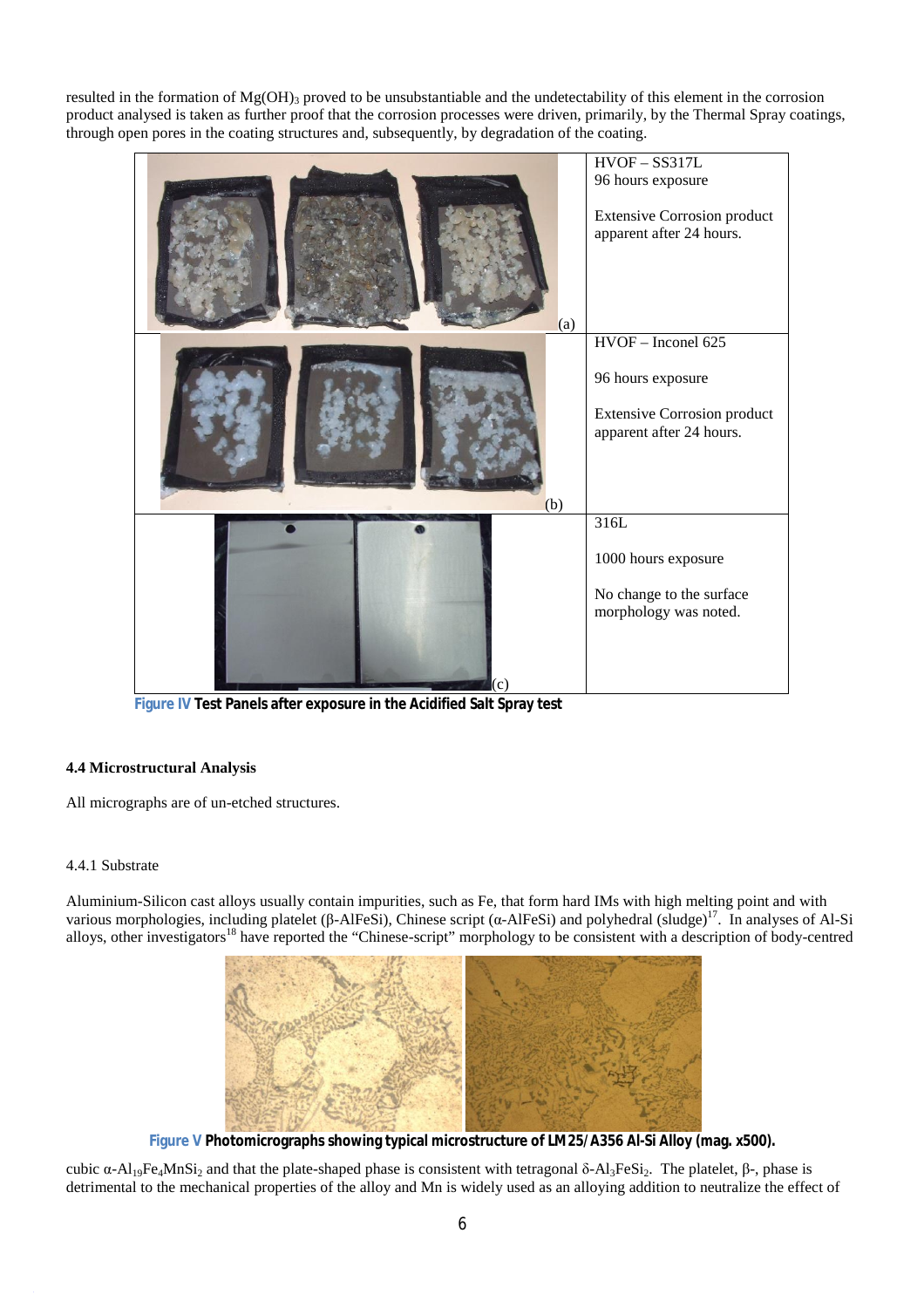iron and modify this phase to less harmful morphologies. Typical microstructures of the LM25 alloy under investigation are shown in Figure V, exhibiting this Chinese Script structure, with the dendritic aluminium grain growth dispersed within a eutectic Al-Si structure. Process-related porosity was not noted on any of the samples viewed.

## 4.4.2 Coatings

It is widely published<sup>19</sup> that chloride ions have a detrimental effect on the corrosion resistance of aluminium and its alloys and increased levels of Cl<sup>-</sup> tends to shifted both the pitting potential,  $E_{pit}$ , and corrosion potential,  $E_{cor}$ , to more active values; thus



**Figure VI Cross section photomicrographs showing the degradation of the SS317L HVOF coating in the ASS environment.(i) x500, (ii) x200; (iii) x200**

increasing the corrosion rate. On the Inconel 625 and SS317L coatings, corrosion was noted after only 24 hours. Figure VI shows the degradation of the SS317L coating system after exposure in the ASS environment. The dissolution of the alloy beneath the coating, by Pitting Corrosion, Figure VI(i,ii), and the subsequent growth of the oxide layer, Figure VI(iii), resulted in spalling of the protective coating, as shown. This pitting is caused by breaches in the coating as a result of through-pores, which are a generic problem with Thermal Spray coatings. This is followed by the accumulation of Cl ions at the surface and this accumulation actively breaks-down the oxide layer and prevents growth of a new oxide layer. Once the oxide layer has broken down, corrosion of the substrate proceeds by the dissolution of the aluminium matrix Fe-containing phases, as these phases are cathodic to the surrounding matrix. Similar effects can be seen for the Inconel 625 in Figure VII.



**Figure VII Cross section photomicrographs showing the degradation of the Inconel 625 HVOF coating in the ASS environment. (Mag. x200)**

#### **4.5 Electrochemical Impedance Spectroscopy Analysis(EIS)**

EIS is a non-destructive method of analysis, which assists in the development of predictive life-to-failure theories for systems exposed to corrosive environments. The EIS work performed thus far has been utilised to predict the response of the different systems when exposed to the standard Harrisons Solution(3.5 g/l (NH<sub>4</sub>)<sub>2</sub>SO<sub>4</sub>, 0.5 g/l NaCl). For comparative analysis, an untreated panel was chosen as a 'standard' and a passivated 316L panel was chosen as a benchmark; all tests were analysed with respect to these. The mechanism of corrosion of a system depends on the metallic substrate, the composition of its passive layer and corrosion products, as well as on transport phenomena, whilst the microstructure also has an impact. Due to the nature of their surface and sub-surface microstructures, eg the presence of IM phases, aluminium alloys tend to form inhomogeneous oxide layers causing these systems to have diminished corrosion resistance when compared to the pure metal. Figure VIII shows the EIS results of the untreated Al-alloy test panel. It can be noted that whilst the initial Polarization Resistance  $(R_p)$  value is low(3x10<sup>2</sup>  $\Omega$ cm<sup>2</sup>) when compared to more resistant systems such as 316L(Figure IX), the reduction over time is minimal  $(1.5x10^2 \Omega \text{cm}^2$  after 54 hrs). This is typical of aluminium alloys, where the corrosion processes are progressive but do not vary greatly with respect to time as the corrosion product adheres to the surface, creating a barrier against further corrosion. If we now introduce a secondary system, such as a coating, we note that the corrosion process becomes accelerated.

Thermal Spray coatings contain high levels of porosity (2-8%), some of which expose the coated substrate (through-pores) to the surrounding environment. In experimental work performed thus far, the cabinet testing carried out on the coated systems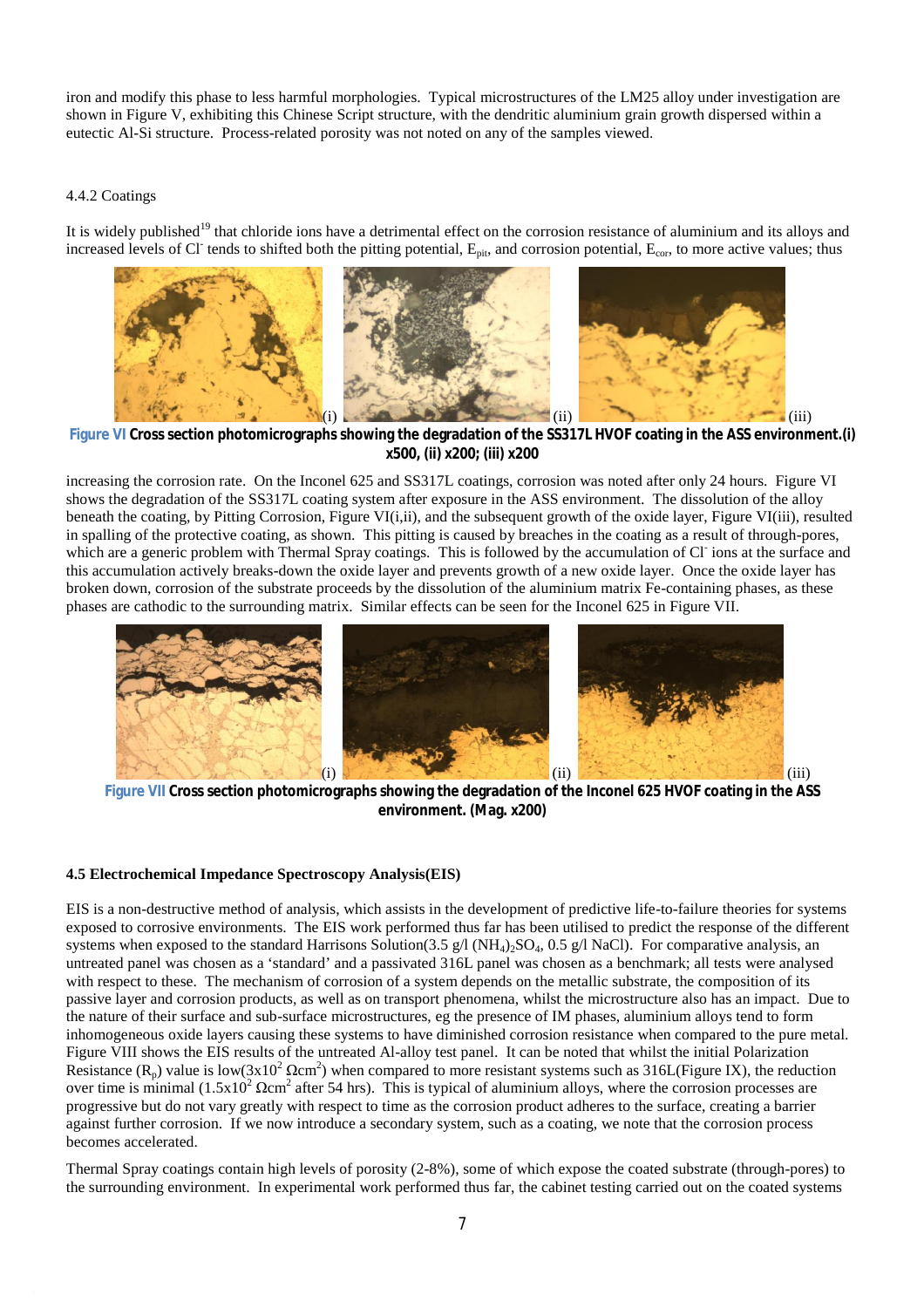suggested that, due to the presence of these pores, these Thermal Spray coatings do not provide sufficient corrosion protection to the substrate material. Although not quantified in the work performed to-date, it may be surmised that thinner Thermal



Figure VIII EIS results for an LM25 panel (0, 1 & 4 hrs) in Harrisons Solution, showing the Nyquist(left) and Bode(right) **plots.**

Spray coatings will result in a higher percentage volume of through-pores, thus exposing more of the substrate to the corrosive environment. In addition, when these porous coatings, containing metals lower on the electrochemical series, are applied to Spray coatings will result in a higher percentage volume of through-pores, thus exposing more of the substrate to the corrosive environment. In addition, when these porous coatings, containing metals lower on the electrochemical series, are applied to the substrate, it can be predicted that the corrosion rate of the exposed substrate will increase, due to the presence of large cathodic areas, provided by the coatings. This configuration leads to a pit-like structure over the surface of the system, with



Figure IX EIS results for passivated 316L panel (0 & 24 hrs) in Harrisons Solution, showing the Nyquist (left) and Bode (right) **plots.**

the cathodic areas provided by the coating, and the anodic tip provided by the substrate. The accelerated corrosion process that ensues is further compounded by the production of the voluminous corrosion product, preventing a retardation of the cathodic reaction. In Figure X and Figure XI we can see that the results of this effect. Figure X shows the EIS results of the SS317L coating. It can be seen that the initial  $R_p$  is approximately equal to that of the uncoated panel( $2x10^2 \Omega cm^2$ ). However, this value drops dramatically over the life of the test( $0.2x10^2 \Omega \text{cm}^2$  after 24 hrs). The presence of the more cathodic Ni and Cr create large cathodic areas to the highly anodic Al substrate. In Inconel 625, the high levels of Ni and Fe provide the cathodic impetus for these aggressive corrosion processes. Figure XI gives the results of the Inconel 625 coating, over periods of 0 to 30 hrs, showing similar reductions in the R<sub>p</sub> value $[2x10^2 \Omega cm^2 \otimes 0$  hrs to  $1x10^2 \Omega cm^2$  at 30 hrs]. It can be seen that there is a slight increase in the  $R_p$  value between 2 hrs and 30 hrs. This is attributed to the corrosion product acting as a barrier to the corrosive electrolyte. The physical manifestation of these corrosion processes are demonstrated in Figure IV(a)[SS317L] and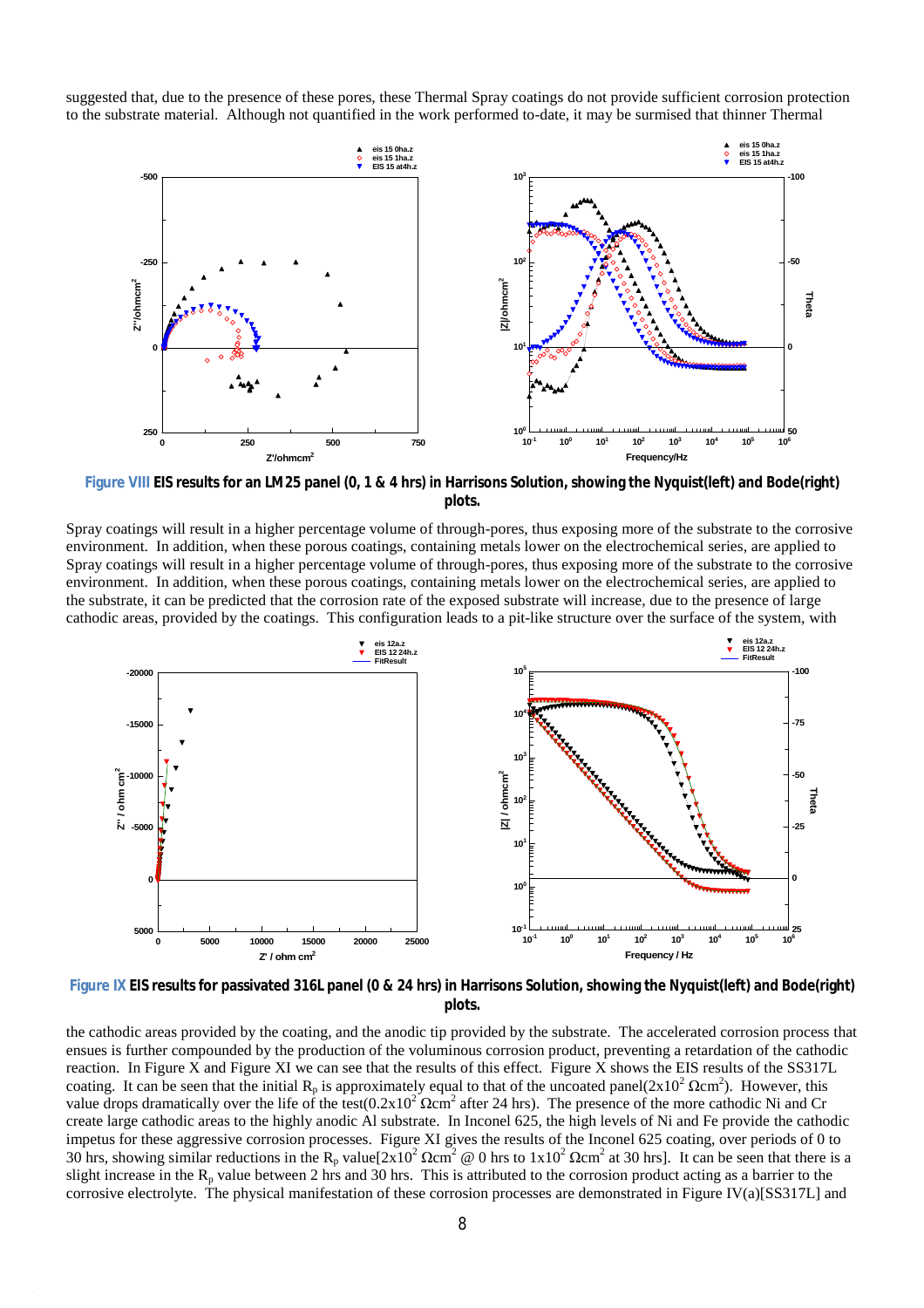Figure IV(b)[Inconel 625].



Figure X EIS results for SS317L(HVOF) coating (0, 2, 4, 6 & 30 hrs) in Harrisons Solution, showing the Nyquist(left) and **Bode(right) plots.**

One method of improving the protective nature of these coatings is to incorporate materials that are inert to the substrate. Table V outlines the polarisation resistance values estimated from Bode plots of Frequency versus Impedance magnitude at 100mHz (the lower limit of the scanned frequency range). Due to the low values achieved, indicating a low resistance to



Figure XI EIS results for Inc.625(HVOF) coating (0, 2, 4, 6 & 30 hrs) in Harrisons Solution, showing the Nyquist(left) and **Bode(right) plots.**

corrosion, it was deemed unnecessary to progress the testing beyond the initial 24 hour period. It may be noted, however, that the rapid degradation of the systems in the ASS are paralleled well by the results of the EIS testing.

|                             | $R_{100}$ / $\Omega$ cm <sup>2</sup> |                    |                    |                    |              |
|-----------------------------|--------------------------------------|--------------------|--------------------|--------------------|--------------|
| <b>Exposure Time(hours)</b> |                                      |                    |                    |                    | 24           |
| Coating                     |                                      |                    |                    |                    |              |
| Inconel 625 (HVOF)          | $>7.8 \times 10^4$                   | $>7.8 \times 10^2$ | $>1.9 \times 10^2$ | $>1.2 \times 10^2$ |              |
| SS317L (HVOF)               | $1.2x\;10^2$                         |                    |                    |                    |              |
| Stainless Steel 12          | $>1.7 \times 10^4$                   | $>1.4 \times 10^4$ | $>1.1 \times 10^4$ | $>1.1 \times 10^4$ | $1.1x\ 10^4$ |

**Table V EIS Results in Acidified Harrisons Solution showing Polarisation Resistance values.**

The most effective protection system currently available to engineers is a Chromate Conversion pre-treatment over-coated with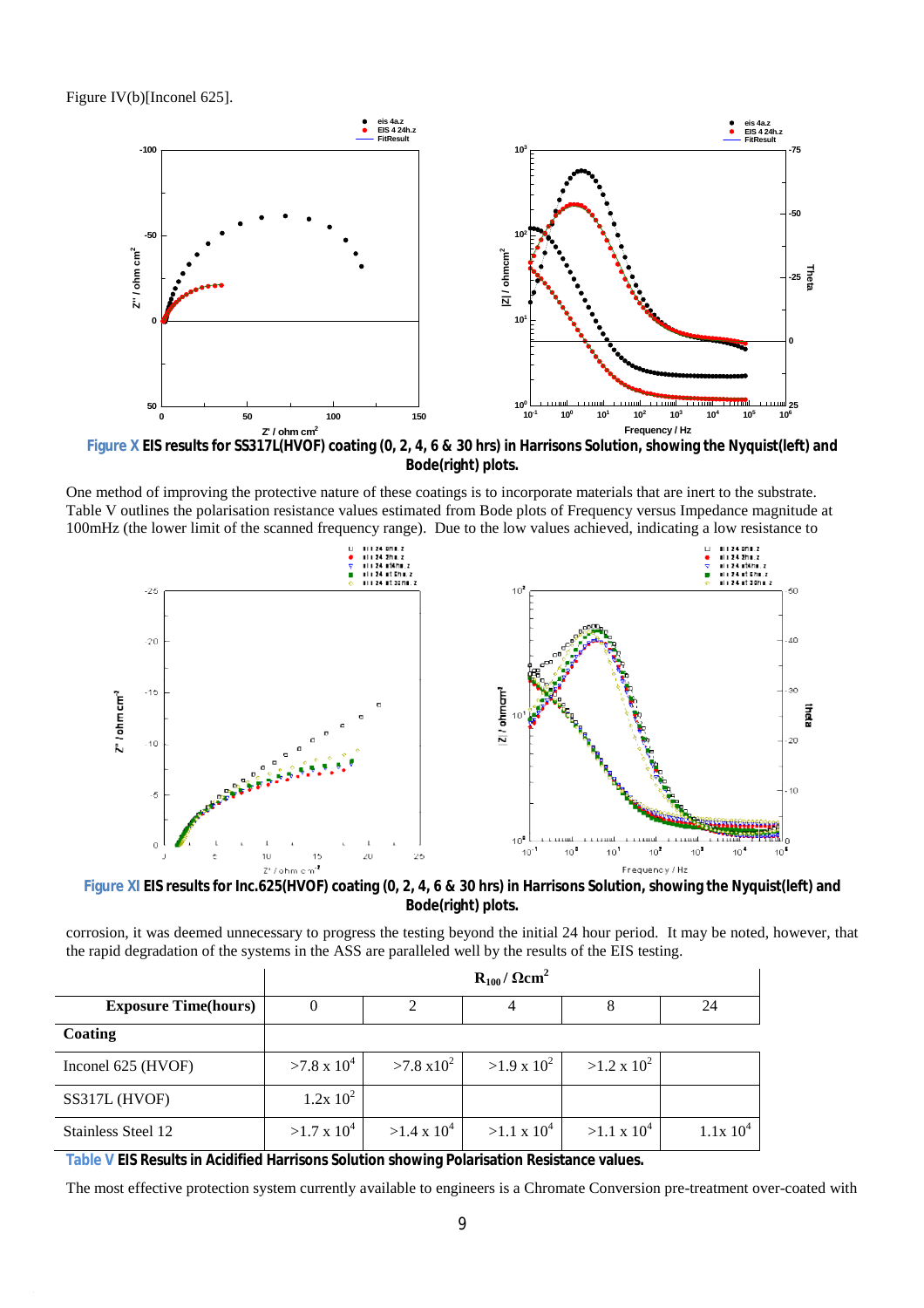paint. Typical  $R_p$  values for these coating systems would be about 10<sup>8</sup>. As can be seen from Table V, the tested coatings have initial  $R_p$  values much lower than this. The subsequent rapid deterioration of these systems is mirrored by the ASS Cabinet Exposure testing results(Figure IV).

## **4.6 SVET**

The results of the SVET testing are shown in Figure XII. Although the results are preliminary results, development of the cathodic and anodic areas are very apparent in the SS317L samples exposed to the NaCl/HCl solution. Over the period of the SS317L test the development of cathodic(blue) and anodic(red) areas around the coating / substrate interface is apparent. It can be seen in the latter scans that these areas not only develop but that the zones also move and disappear from the scan area. It has been reported by Akid et al<sup>20</sup> that the tendency for aluminium alloys to experience pitting corrosion cannot be measured easily by the standard SVET test. It is because of the tendency of the anodic and cathodic reactions to constantly move over the exposed surface areas that this is the case. It can be seen in the SS317L scans that the rate of growth of the cathodic and anodic areas correlates with the performance of the panels in the ASS environment, where corrosion product was noted on the



**Figure XII Showing preliminary SVET Scans for Inconel 625 in 0.05M NaCl and SS317L in 0.05M NaCl/0.004MHCl.**

panels within 24 hours of initial exposure. It is suggested, from the results of the EIS and cabinet testing that the corrosion of these hybrid systems is driven by the presence of more noble elements in the coating. The presence of through-pores exposes the substrate to Cl<sup>-</sup>ions and creates a galvanic cell between the anodic substrate and the cathodic coating. These preliminary SVET scans would suggest that there is a strong tendency of these systems to form these galvanic systems but that the growth of corrosion product may have short-term benefits by restricting the limiting access to either the cathodic or anodic elements. From the 40 hour scan above it can be seen that, though the coating in this area is no longer acting as a cathodic element, there is still strong anodic activity at the substrate.

**5. CONCLUSIONS**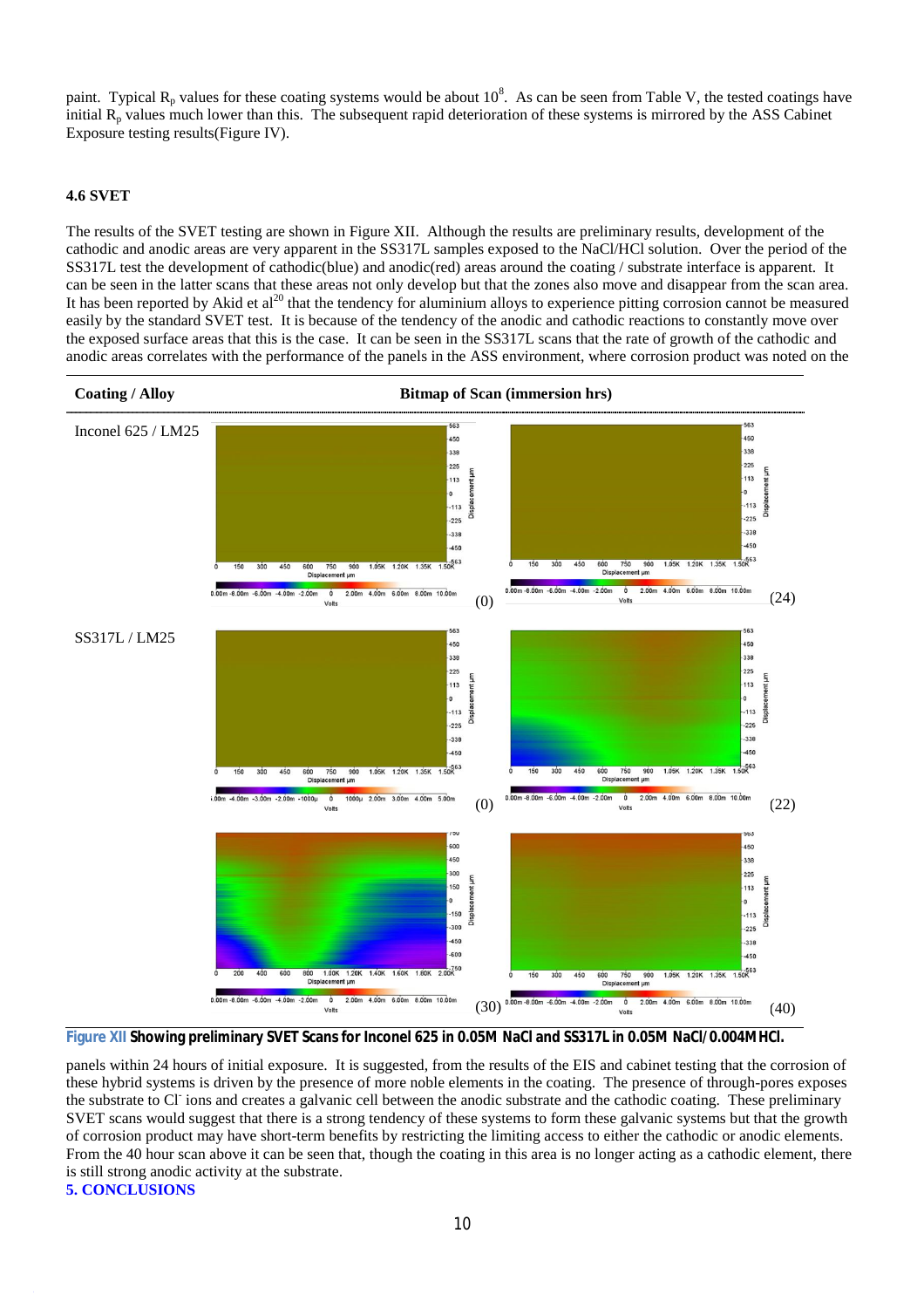From the work presented here it may be stated that

- 1. The hybrid systems perform poorly when exposed to the ASS environment. This poor performance is due to coating/substrate galvanic effects, through porosity and the presence of chloride ions on the stability of the oxide layer.
- 2. Metallographic inspection showed delamination of the coating at areas of corrosive attack. The growth of the corrosion product at the substrate/coating interface resulted in further spalling and degradation of the coating, further exposing the unprotected substrate to attack.
- 3. Corrosion products obtained from the cabinet tests were analysed and were found to contain only aluminium and oxygen. This is further proof that the corrosion processes occurring are driven through the pores by the cathodic nature of the coatings
- 4. Results from the long-term cabinet testing, ASS, correlated well with the short-term tests, EIS. Indications from the EIS results were mirrored by the performance of the hybrid systems in the ASS test.
- 5. Preliminary results obtained from the SVP100 (SVET) analysis showed the development and movement of separate anode/cathode areas. These developments occurred within 20 hours of exposure to the corrosive environment, which correlates well with the performance observed in both the ASS test and the EIS.

## **6. FURTHER WORK**

- 1. Further work will be performed in the area of coating of the Test Panels. Additional materials will be applied, including nanostructured powders.
- 2. The large discrepancy in the ratio between the exposed anodic and cathodic areas are a concern for the SVET analysis. Future work will look at altering this ratio, through masking, to measure the response of the resultant systems.
- 3. To investigate sealing technologies and their effect on the performance of these hybrid systems.

ACKNOWLEDGEMENTS : The author would like to gratefully acknowledge the funding provided by the Enterprise Ireland Proof of Concept Scheme. The author would also like to acknowledge Dr. Steve Jerrams, DRE, DIT, for his invaluable support, and Prof. Carmel Breslin, NUI, Maynooth, for her kind loan of the SVP100 system.

## **7. REFERENCES**

 $\overline{\phantom{a}}$ 

- <sup>5</sup> T. Dimogerontakis, L. Kompotiatis and I. Kaplanoglou, Corrosion Science, 40, pp1939 (1998)
- $6$  V. Guillaumin and G. Mankowski, Corrosion Science, 41, pp421 (1998)
- <sup>7</sup> J.D. Gorman, S.T. Johnson, P.N. Johnson, P.J.K. Paterson and A.E. Hughes, Corrosion Science, 38, pp 1977 (1996)
- <sup>8</sup> P. Schmutz and G.S. Frankel, J. Electrochemical Society, 145, pp2295 (1998)
- <sup>9</sup> S. Hiromoto, A. -P. Tsai, M. Sumita and T. Hanawa, Corrosion Science,  $42$ , pp2167-2185 (2000)
- <sup>10</sup> M. V. Kral, P. N. H. Nakashima & D. R. G. Mitchell, 37, 2006, pp1987-1997
- <sup>11</sup> B. Vuillemin, X. Philippe, R. Oltra, V. Vignal, L. Coudreuse, L. Dufour, E. Finot, Corrosion Science  $\frac{45}{1143}$ , 1143–1159 (2003)
- <sup>12</sup> J. Gustavsson, University of Woolongong, PhD Thesis 2006
- <sup>13</sup> A.M. Simões, D. Battocchi, D.E. Tallman, G.P. Bierwagen, Corrosion Science 49, 3838–3849 (2007)
- <sup>14</sup> J. M. Costa, H. Vidal; M. Vilarrasa, Key Engineering Materials, 20-28, pp113-120 (1987)
- <sup>15</sup> E.E. Ebenso, P.C. Okafor, U.J. Ekpe, O. Ogbobe, Journal of Applied Polymer Science, 103, pp2810-2816 (2007)
- <sup>16</sup> V. Guillaumin, G. Mankowski; Corrosion Science ; 42, pp105-125 (2000)
- <sup>17</sup> P. Ashtari, H. Tezuka, T. Sato, Materials Forum; 28, pp951-955 (2004)
- <sup>18</sup> M.V. Kral; Materials Letters**,** 59, pp2271-2276 (2005)
- <sup>19</sup> B. Zaid, D. Saidi, A. Benzaid, S. Hadii, Corrosion Science, 50, Pages 1841-1847 (2008)

<sup>&</sup>lt;sup>1</sup> H. Jones, Journal of Materials Science, 41, pp.6069-6071 (2006)

<sup>2</sup> Małgorzata Warmuzek, Wiktoria Ratuszek and Grażyna Sęk-Sas**;** Materials Characterization, 54, pp31-40 (2005)

<sup>&</sup>lt;sup>3</sup> Andrzej S. Nowotnik, Grazyna E. Mrowka-Nowotnik, [www.science24.com](http://www.science24.com) (accessed November 2007)

<sup>&</sup>lt;sup>4</sup> P. Campestrini, E. P.M. van Westing, H.W. van Rooijen and J.H.W. de Wit, Corrosion Science, 42, pp1853 (2000)